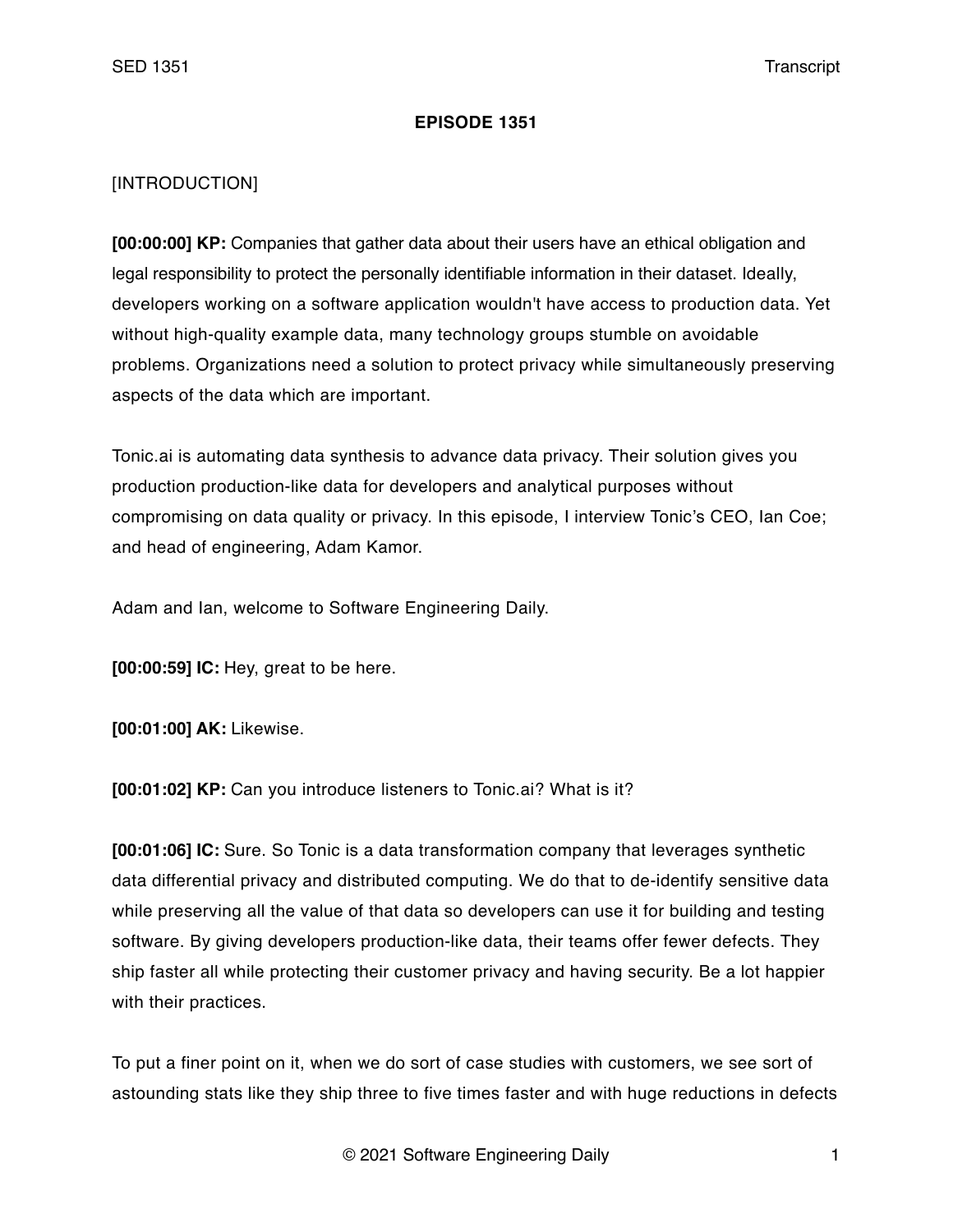just by sort of moving a lot of their testing to higher quality data sets and making their CI/ CD pipelines more dynamic.

**[00:01:56] KP:** That's a big speed up. Where does it really come from in the process?

**[00:02:00] AK:** The speed up comes from a few places. Primarily, it's really just like the shift left methodology of trying to find bugs earlier in the process. And the reason Tonic helps with that is because engineering teams today have a problem, and the problem is that they have production data that they can't use in their lower test environments, in their development and in their staging environments. So what they end up doing is creating some poor mimicry or poor replication of their production database. It'll have a small handful of rows, whereas the real database can have millions and billions of rows. And it has nowhere near like the plethora of options and complexity that really is in that production database. So they have this basically bad development or staging database and then they have to go develop and test against it.

But because that database isn't really a good imitation of what's out in the real world, they miss a lot of issues that they would otherwise have found if they were testing directly against production. So Tonic gives you all these speed ups, because it's giving you an actual production database to use for development and testing. But that production database is devoid of any sensitive information.

What tonic is really doing is taking that production database and making a copy of it. The copy of it looks identical to production, but all of the columns that contain sensitive information, or PII, or PHI, depending on your industry, have been de-identified and replaced with new data that looks and feels real, is statistically accurate, but it's completely fake.

**[00:03:28] KP:** Very neat. So I'm in my mind picturing something like an e-commerce platform. I obviously don't want the developers having access to the actual purchases, or their credit card numbers, or the people, but it might be nice if the volume of orders coming from cities was a pretty good match for what's in production. Do I get things like that out of box?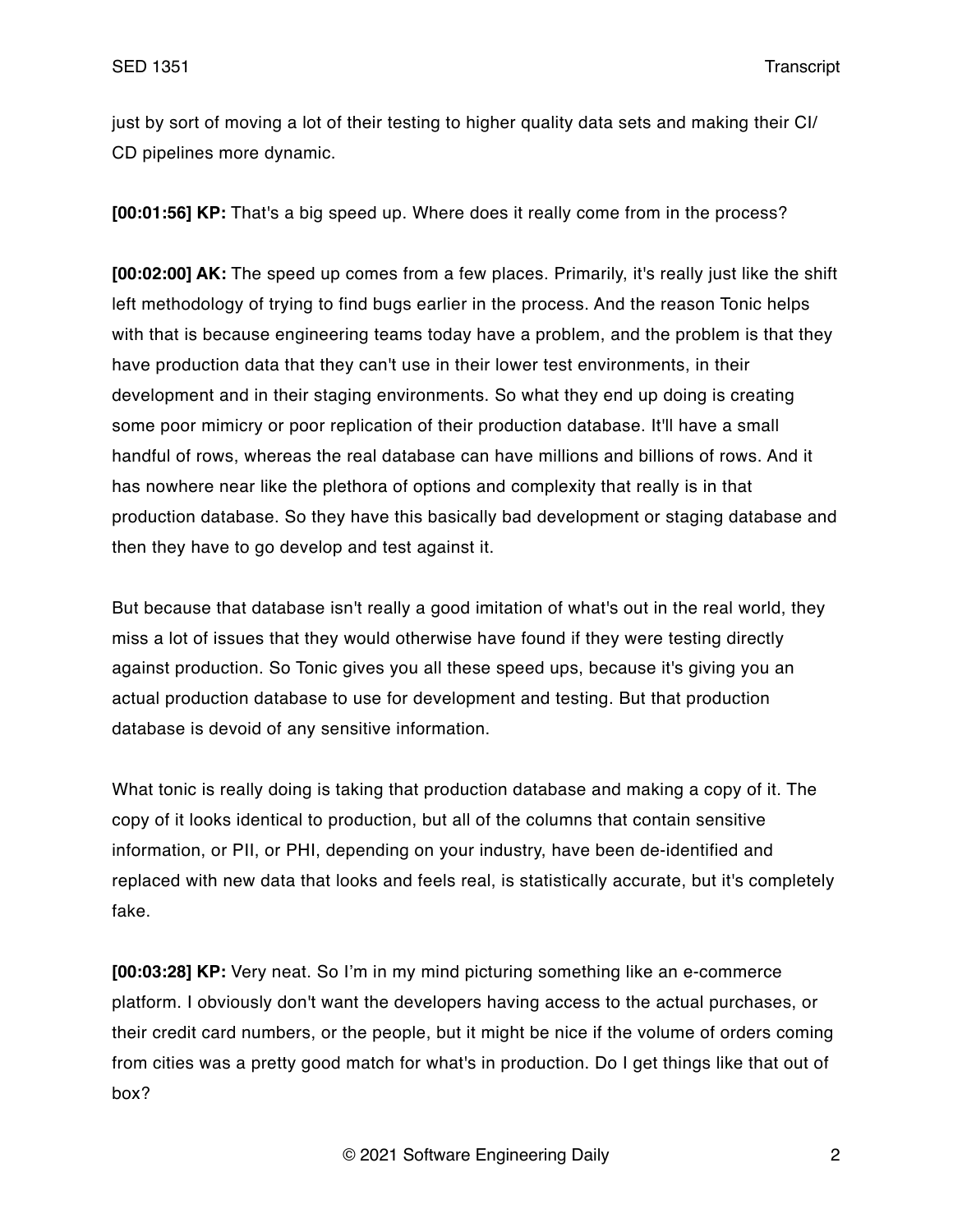**[00:03:49] AK:** Yes, you get that out of the box. And you get it out of box in a few ways. First off, the first thing Tonic's going to do is it's going to scan your database and identify where the sensitive information is and give you an automated way of de-identifying that data. Replacing it with something that looks and feels real, but it's fake. And for the things that don't come out of the box in the sense that they don't immediately work in some automated way, the tool is highly configurable and very interactive. And really you're only limited by your imagination in terms of the types of transformations you need to apply to your data.

**[00:04:21] IC:** Speaking of sort of large e-commerce platforms, a customer that we've been partnering with for a really long time is eBay. And I can't go into like all the specifics of their requirements, but certainly to create data that helps them develop their application, we have to maintain a lot of complex important relationships within the data we're producing.

**[00:04:42] KP:** It seems to me you have a challenge in that scanning process you described, going in looking at a client's database, exploring their schema and identifying the PII that they've captured, because developers are free to write crazy schema structures and weird tables and weird column names. What's the process for that discovery?

**[00:05:02] AK:** Sure. So first let me say that Tonic is deployed on-prem. So I mean, as you know, as an input to the tonic process, you need to connect to a database containing real data. And as a result, customers typically will deploy Tonic on-prem. It's a really simple installation. You're given basically a Helm chart or a Docker compose file and access to our private Docker repository. And installations are typically done in maybe 10-15 minutes.

And in terms of being able to understand or introspect any given database, you're right, it really is a big challenge. Most software engineers are comfortable writing applications that connect to their application database typically through some type of ORM. Tonic, though, we have to basically make no assumptions about the database, and we rely very heavily on introspection queries to understand the columns, the data types and the overall structure of the database. So for the developers out there that are familiar with, for example, the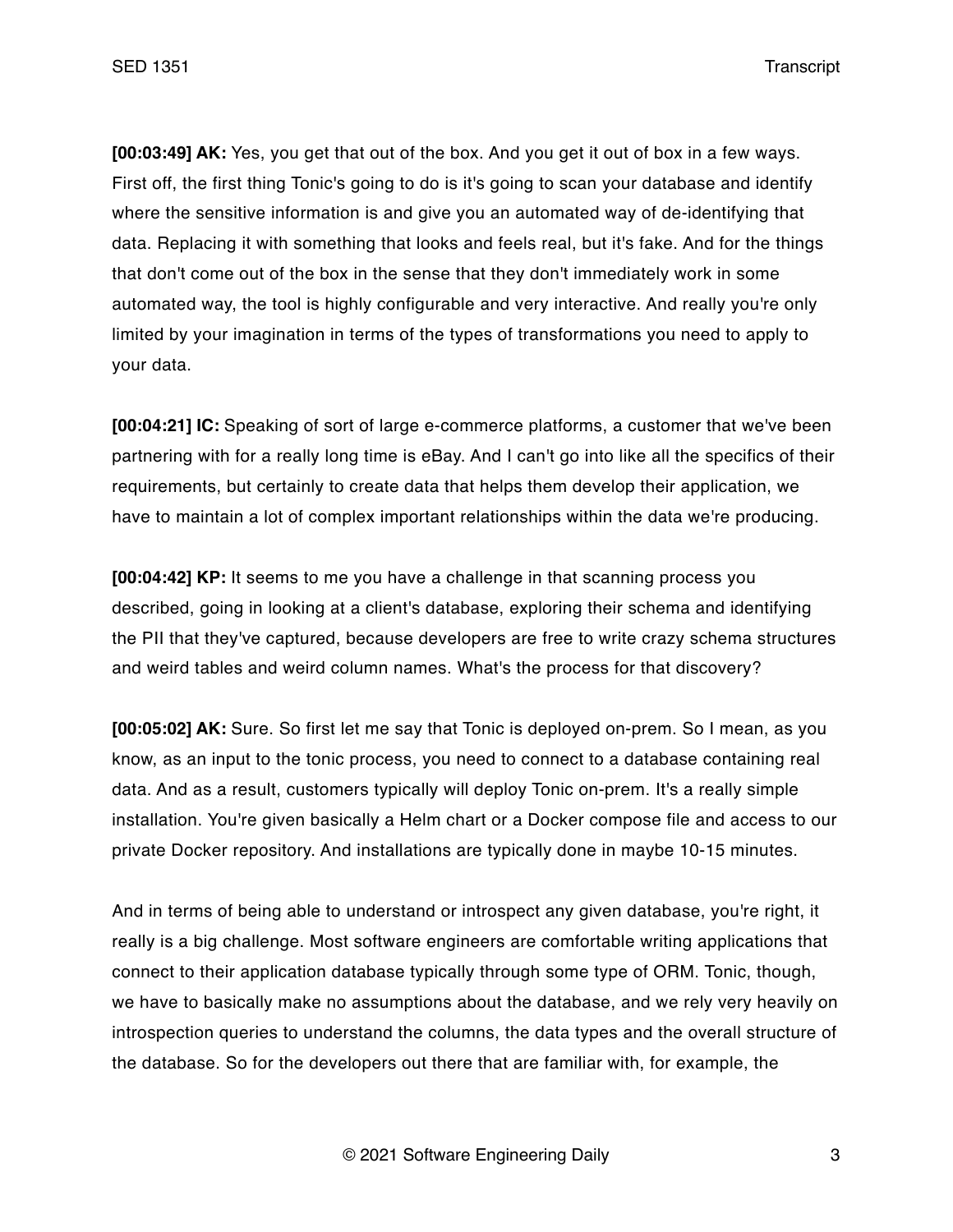information schema in MySQL, or maybe PG catalog in Postgres, or the sys tables in SQL Server, we make very heavy use querying against those types of tables in those schemas.

**[00:06:06] KP:** Let's talk about some of the integrations you connect to. There's a wide forest of options out there for where I might persist my data as a developer. How many of them can you integrate with?

**[00:06:16] AK:** So this is changing all the time. At this point, I would say most. And to give you a less glyph answer, we kind of lump databases into a few different categories, right? There're the application databases, your Postgres, your SQL Server, your Oracle, your DB2. These are the databases that are typically backing an application. Oh, and I'll include Mongo in there as well. Mongo is actually our latest no-SQL database that we're supporting. And we support all these flavors, whether you're hosting them on bare metal in your own data center, or if you're using some type of managed service like Amazon RDS, or Google Sql, or anything similar really.

And in addition to those types of databases we also support data warehouses. So when I say like a cloud data warehouse, I'm thinking of a Redshift, or a BigQuery, or a Snowflake, or a Databricks, or just flat files sitting on a file system like Amazon S3 being operated on by some type of Spark cluster, maybe like Amazon EMR, which is Amazon's managed Spark service. So yeah, that's what we support today. And I think in the last few months actually we've brought online Snowflake, Redshift and Mongo, which has been really exciting for our customers.

**[00:07:22] KP:** So you've got all the major places I would think of. When you're on boarding with a new customer, is it typically a developer that's looking for this as a tool and a good way to protect production? Or is it more of a CIO, chief information officer, entry point? Who first brings Tonic into an organization?

**[00:07:40] IC:** So it's often someone in leadership who ultimately sort of gets the purchase done. I mean, that's for budgeting reasons and other things. But as you're alluding to, it's also somewhat aligned with kind of incentives. But we do see a lot of DevOps engineers, QA folks, other individual contributors who are tasked with potentially creating their own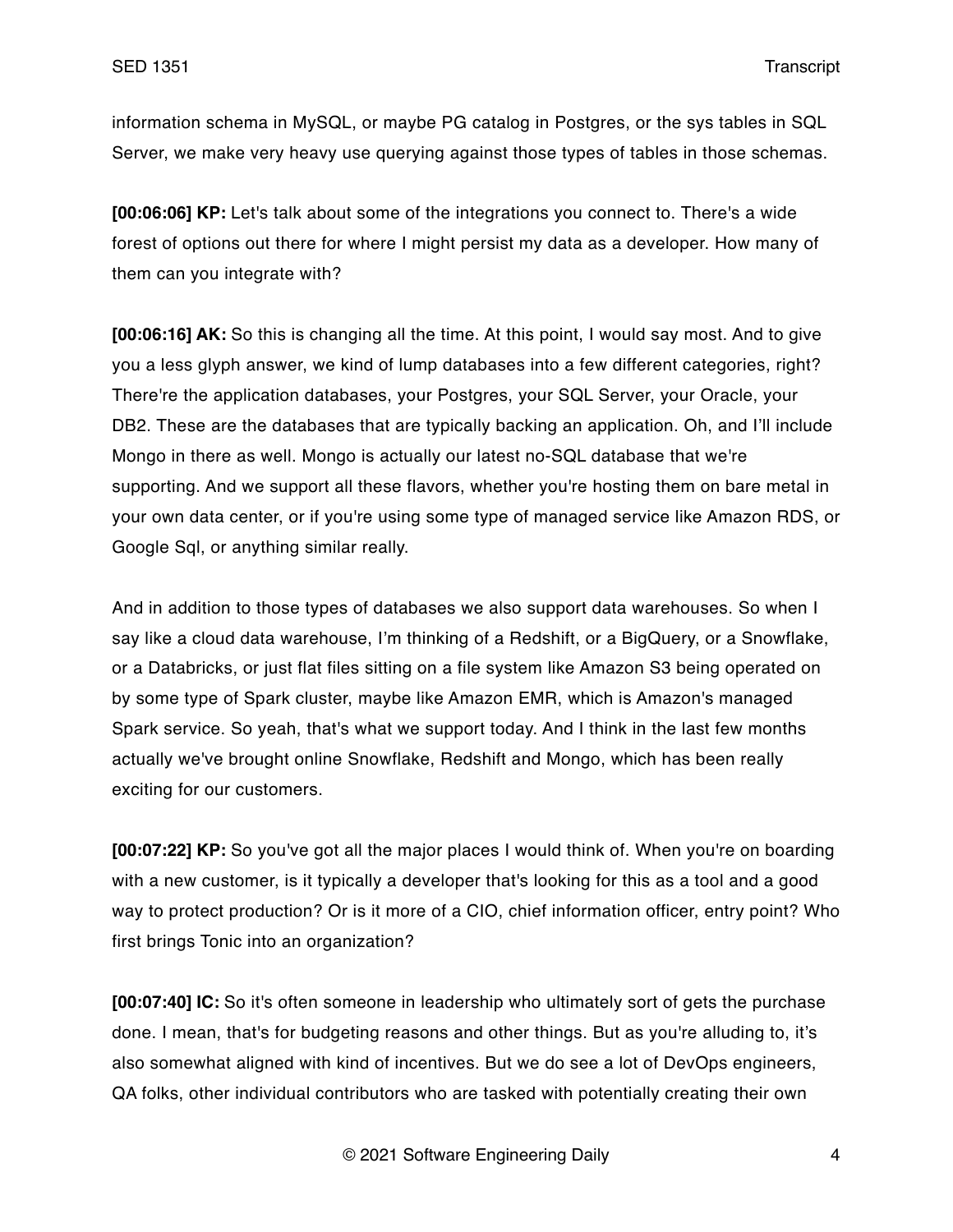companies sanitized data systems and they're looking for solutions and thinking if there's better ways to do it than spending their own time. So we often see folks like that reach out and then ultimately the purchase goes through leadership. And at the end of the day I do think leadership is often the impetus behind the effort, but we do see a lot of IC developers and other folks like that reaching out.

**[00:08:24] AK:** I think now is a great time to call it out and to kind of advertise something I'm really passionate about. Just recently, over the past couple weeks, we've actually rolled out our own hosted platform. So like I said earlier, most of our customers use Tonic onprem. But we're actually now hosting it ourselves at app.tonic.ai. And anyone is welcome to come and create an account to give Tonic a try for themselves.

**[00:08:46] KP:** So what's the hosted experience like? Obviously that makes it easy to sign up, and you guys are probably doing the best in class deployment. What else would be the reason for me to choose this as a service?

**[00:08:57] AK:** So if you go with us as a service, you're getting a few benefits and a few downsides. I mean, the obvious benefit is you're not having to manage it yourself, and there's no need to have that initial install meeting because it's already installed for you on our servers. The downside is it can be twofold, but not necessarily.

The primary downside, and this isn't a downside for all of our customers, but when we're hosting it the data is being sent to us for processing and then sent back to be written to your output database. So depending on the customer, the industry, the rules and regulations for that industry, some customers aren't comfortable doing that, which is why we primarily do install on-prem. But for those customers that are comfortable using our hosted platform, we do have best-in-class security, and we can provide various services on top to ensure that their data is remaining protected while it's being processed by Tonic.

**[00:09:48] KP:** If I'm not using Tonic, I don't know if there's a standard alternative, but it seems like the alternative is no alternative that I just maybe replicate a production database to a staging area once in a while. What are some of the risks I expose myself to if that's my policy?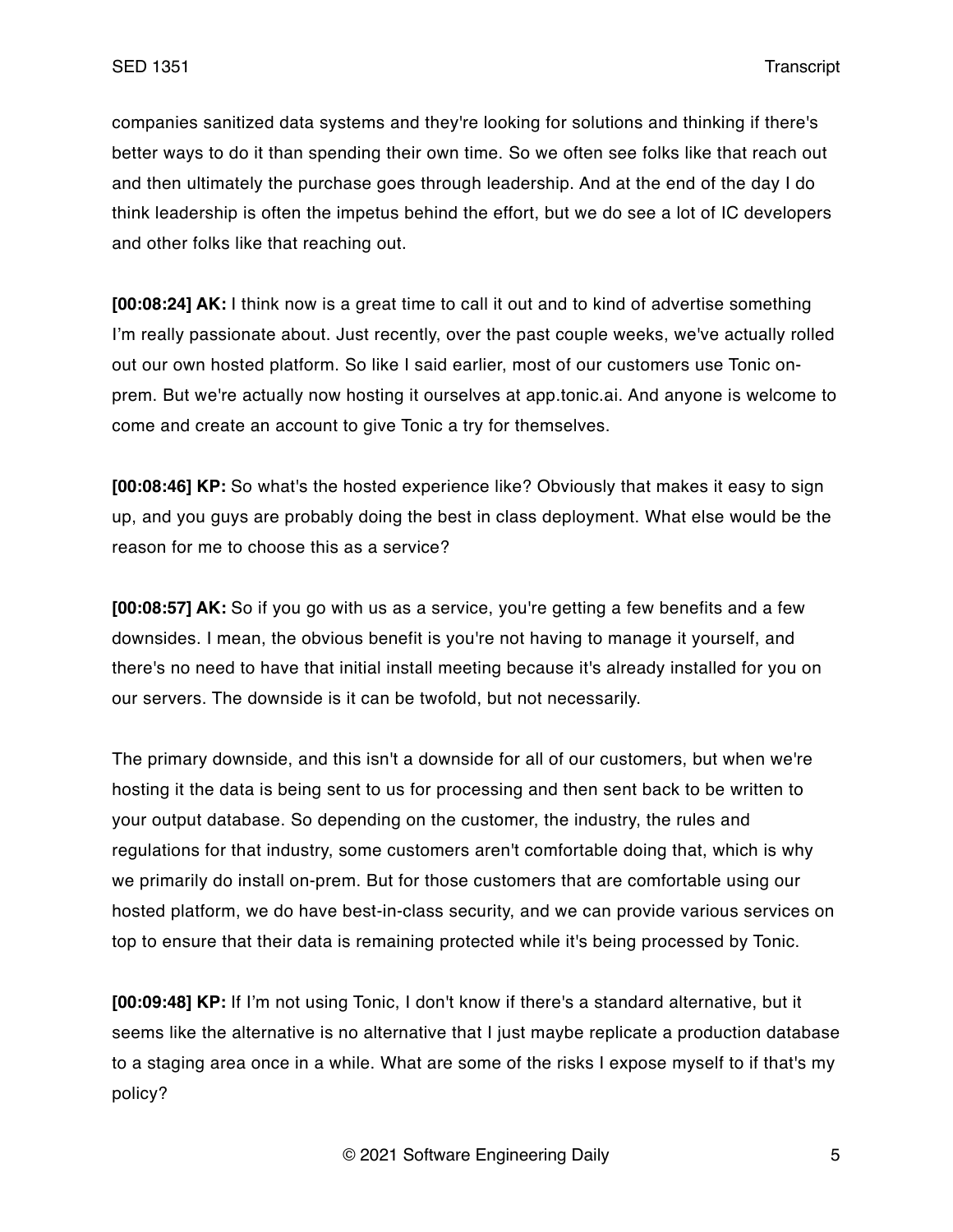SED 1351 Transcript

**[00:10:03] AK:** Sure. Interestingly, I'd say like it's changed a lot over the past few years since we started Tonic. That type of approach was more common a few years ago. And it's becoming less and less common today. I'm on customer calls. I'd say many, many customer calls a week, and very rarely do I hear folks taking that approach now. The more common alternative I'm seeing is customers that are attempting the de-identification and managing of that the identification themselves. And that can work for some customers, but it doesn't work for many. And I think it's why we've been successful.

And the reason it doesn't work is because it is very complicated to de-identify your own database. And it's really complicated for a few reasons. The first reason is that you need a database that once it's been de-identified is still useful. When you think of a database, it really represents the state of the users in your system or whatever the objects are in your system, right? And oftentimes you have foreign keys in your database and those kind of enshrine the relationships that have to exist between different rows. But there can be a lot of things not encoded in constraints that need to be true for the application to actually work when you connect it to the database.

So what ends up happening is you build some type of in-house system for managing this de-identified data, and over time this system grows in complexity and you end up basically reproducing all of the business logic of your application in your data de-identification system. And very quickly you realize how difficult that is to do and how untenable it is to manage. And that's what we see customers doing today. And we see them coming to Tonic, because tonic provides basically a solution that just works, and then they don't have to worry about it anymore and they can get back to their business.

**[00:11:51] KP:** If I wanted to generate some fake data that looked like my production data, what it means to look like it can be I can value different things in different organizations. Maybe as I said earlier, I have a desire to have it geographically similar. Someone else might care that it's age distributed across customers or something along these lines. What are some of the common needs and how do you service them in maintaining more than just a fake data, but in mimicry of the actual production?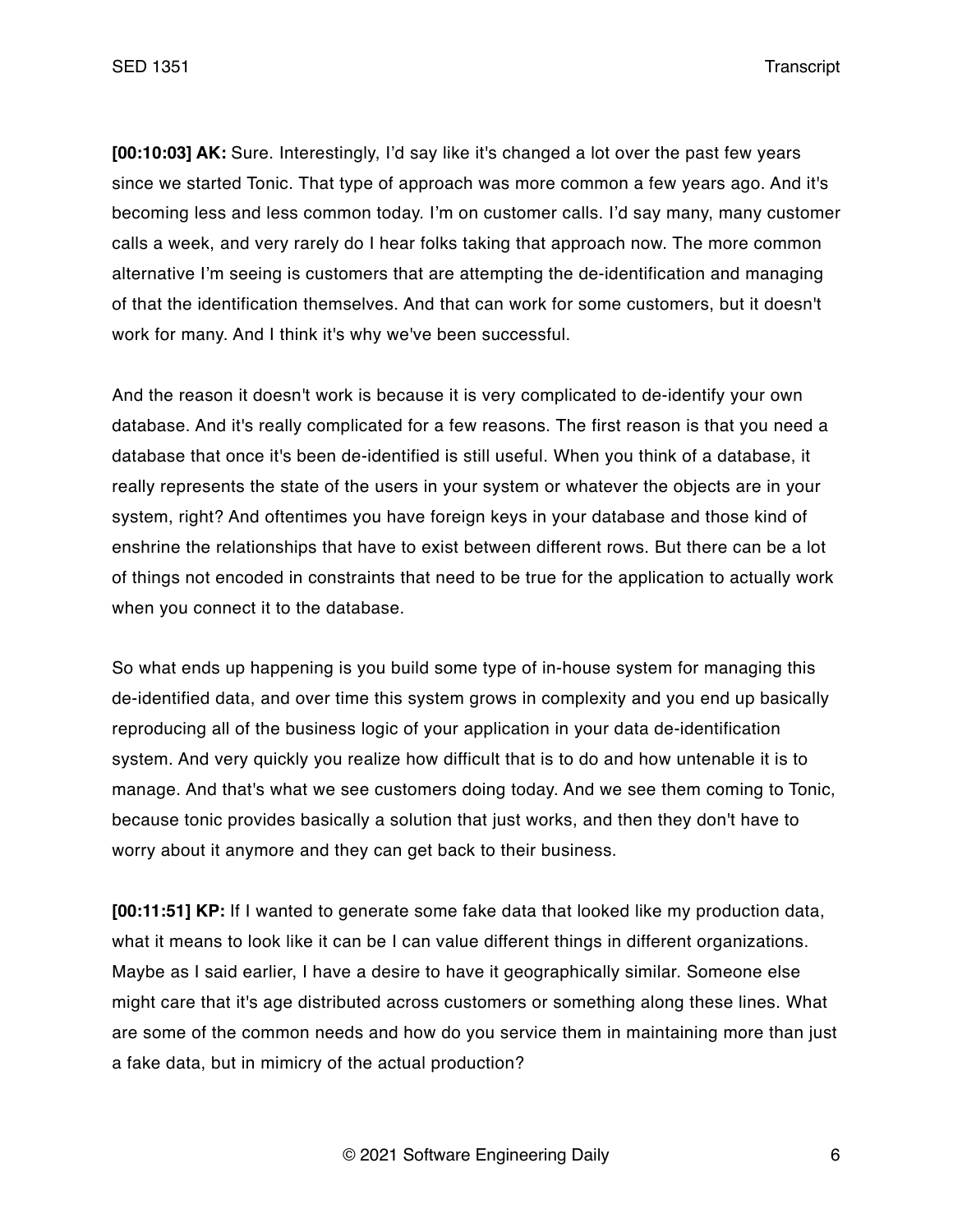SED 1351 Transcript

**[00:12:18] IC:** So one thing I would say there is that Tonic actually allows a lot of different possible configurations. So we often refer to Tonic as sort of a model of models where you put together a lot of different things to get the data that you actually want for your use case. So we actually just launched a feature called Smart Linking that allows you to essentially have variational auto encoders figure out all the data, figure out all the relationships that you want in your data. You can also do a lot more manual configuration and specify a lot of relationships between columns, between rows, things like that, within the product. So it's something that we see as sort of a strength of the platform that it's not just one style of creating that data. It's many options. And that does mean that there's a little bit of human work, but we ultimately see that as kind of a huge win for folks trying to create data for different purposes.

**[00:13:07] AK:** That's absolutely right. And when it comes down to like the nitty-gritty of what type of transformations Tonic can do to your data to maintain the relationships you care about, I'd say the most important relationships you care about are the ones I talked about earlier. Those hidden constraints that exist in your data that the application assumes will be there and are essentially required to be there for the application to work. That's really the primary challenge.

Beyond that, Tonic provides a variety of different generators for working on all different types of data. You can very broadly kind of lump your data into two types, categorical and continuous. Categorical would be things like the makes and models of cars or the city and state you live in. And continuous would be things like your income, or perhaps your latitude and longitude even.

So Tonic provides a variety of basically like very statistical generators that are very good at preserving statistics on those types of columns. In addition to that, and this is a relatively new feature, we have something called Smart Linking, which instead of using what I'm just going to call not really like elementary statistics, but just standard statistics, Smart Linking actually makes use of machine learning models trained on your own data to generate new data that looks and feels real.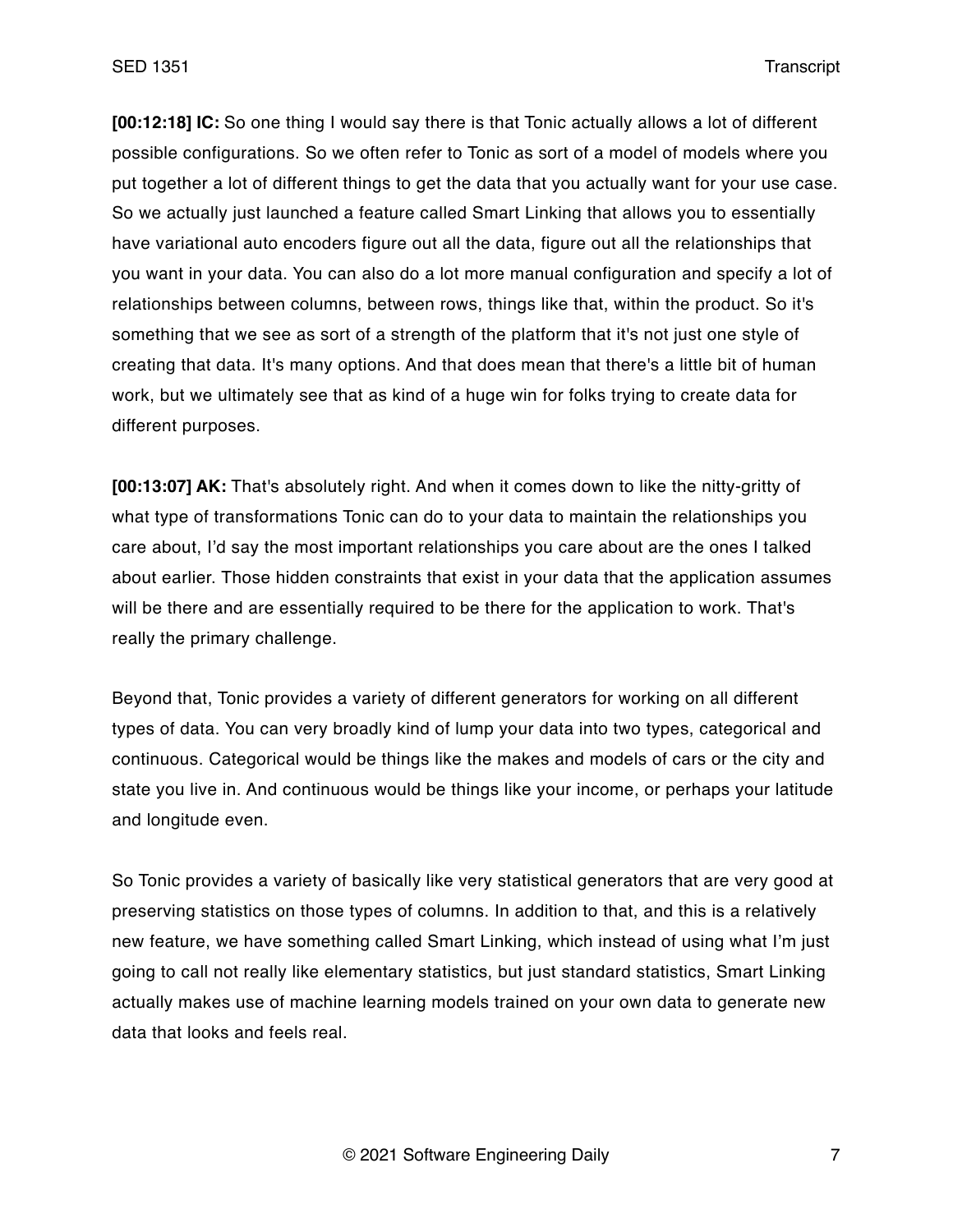So it's actually you deploy Tonic on-prem, you connect it to your database. There's a given table that you want to really preserve the high statistical quality of that data. You point Tonic at it. Tonic will actually train a model on the rows in your actual database and then we'll generate new rows that go into your output database that are entirely synthetic, but statistically they are going to be very, very similar to the source rows.

The use case that we envision for this in the use case that we're actually seeing happen is actually a bit different. So we've primarily talked about application development, but there're other people out there that need Tonic. They need to de-identify data but still make use of it, right?

One group of people are data analysts and data scientists. So data scientists need deidentified data that they can train. Or rather they need the trained models and they only have access to data that is de-identified, or rather they can't have access to their production data. So Smart Linking is actually very successful at training models on deidentified data. And the output of those models is statistically the same as if the models were trained against the real data itself.

**[00:15:31] KP:** That's very interesting that that model holds up that way. I wouldn't take that for granted, but it's promising that the methods hold up across an anonymization process.

**[00:15:40] AK:** It's certainly something you can't take for granted. You're absolutely right. And it's something we're continuously improving. I think the real trick to it is actually training the models against the data in the table as opposed to just having one base model that is shipped within Tonic, if that makes sense.

**[00:15:56] KP:** Are there things that people are typically customizing and massaging over time about this? Do I have to fine-tune? Or is it kind of a one-time setup?

**[00:16:04] AK:** So it's primarily a one-time setup. But of course your database is going to change over time. Tables are going to be dropped. Columns are going to be added. New PII, or PHI, or sensitive data is going to be introduced. And you need to update your Tonic configuration as those changes are occurring.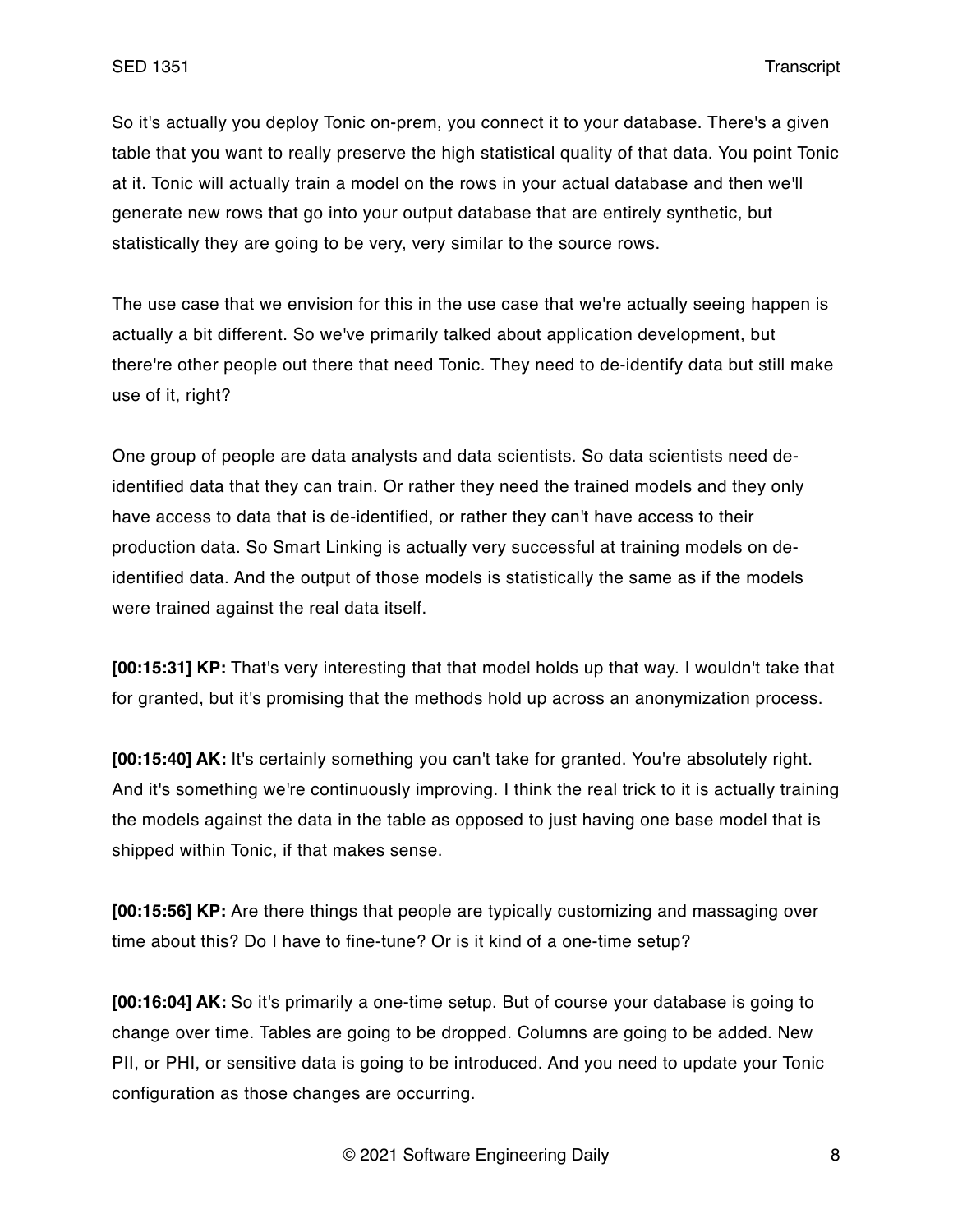For example, let's say someone adds a new table that contains social security numbers, right? What tonic is going to do in that situation is it's going to actually give you an alert in the UI letting you know that a new column containing sensitive information has been added. And optionally, Tonic will prevent generations from happening until someone, a human, has acknowledged that this new sensitive column has been added, because at the end of the day we have to always prevent sensitive data that's not been de-identified from entering a non-production environment.

**[00:16:52] KP:** In that regard, it seems to me that Tonic must be a tool used in part to achieve compliance and regulation needs. Can you speak to the way that it's been deployed in that regard?

**[00:17:03] IC:** Absolutely. We see a lot of customers using us to help with GDPR compliance. And sort of two big ways that they're doing it, one is in the event of a data breach, GDPR basically says, "If you make your data substantially resistant to reverse engineering, you're not subject to fines." So if you think about sort of a data minimalization effort, if you reduce the footprint of your data and just have it on fewer laptops, fewer lower environments, your risk of breaching sensitive information, sensitive customer information that would lead to GDPR fines, or CCPA fines, it's just much, much lower.

The other thing that we started to see is that a lot of folks are de-identifying data so they can actually maintain it and not be in violation of GDPR and other regulations like that. And it's something that GDPR sort of continue being interpreted and the best practices are kind of consistently being revised, but something that we're seeing more and more of are folks who are getting uncomfortable with maintaining 10 years of customer data with sensitive information in it. And so Tonic can help you maintain just one year and then allow your data science team to still leverage the value of the last, the previous nine years or your marketing or sales team without any of that sensitive information that sort of creates some complexity around GDPR compliance as you're sort of thinking about your plan.

**[00:18:23] AK:** That's right. We're especially seeing that use case that Ian just mentioned come up with our customers using our cloud data warehouses like Snowflake, Databricks,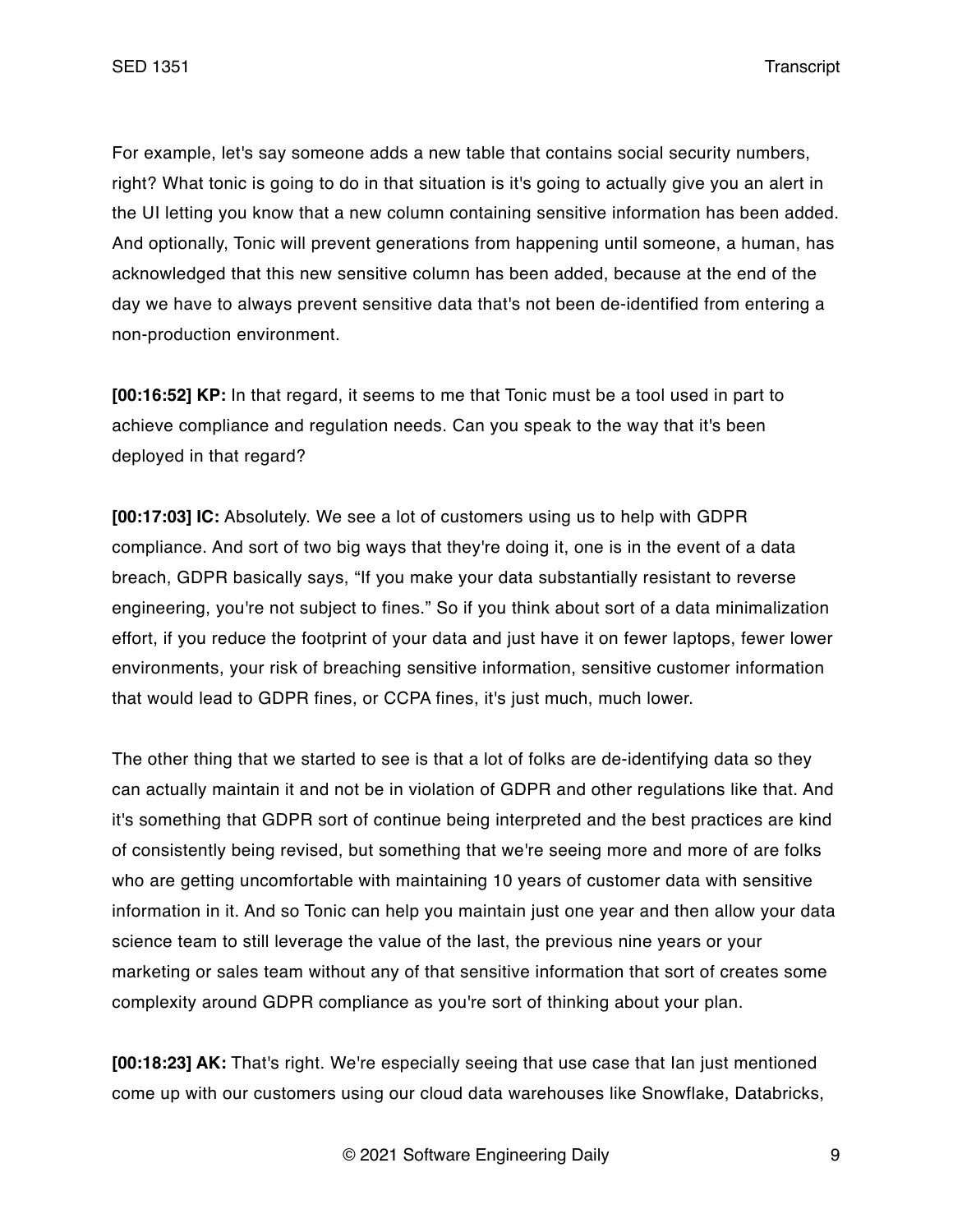Redshift, etc. The ultimate goal is to be able to use all those years of data but in a safe way without breaking your analytics. And Tonic can really help with that.

**[00:18:43] KP:** What are some of the major industries who have adopted tonic?

**[00:18:46] IC:** Yeah. So when we first started we thought we're going to be selling to healthcare, we're going to be selling to financial services, these highly regulated industries. And we certainly see a lot of folks in those industries reaching out to work with Tonic. But it's not limited to that.

I think you know as we think about who should actually be using Tonic, essentially it's anyone building a data-driven product that would consider doing a SOC 2, because those are the companies that need to protect their customer data and they need to develop off of reasonably complex data sets to get their work done. And so obviously we have folks like eBay and dozens of other consumer-focused companies who've reached out, a lot of folks in ed tech. So we see it as really pretty ubiquitous across industries with maybe a little bit more pressure to adopt at an early stage in kind of financial services and healthcare.

**[00:19:37] KP:** Thinking about it from the point of view of the software engineer who now has the benefit of a more proper staging and development environment and data that's more reflective, I can think of just off the top my head a couple of simple ways that might illuminate a bug early. For example, like pagination. If I just go in as a developer, make 10 fake records and I end up on one page, it might be hiding the fact that in the real environment where there're lots and lots of data there's something about pagination that doesn't work. Do you guys see any common repeating patterns or things like that that Tonic will help really solve and take care of in people's development process?

**[00:20:14] AK:** I kind of break or rather lump the two types of bugs that our customers find with more accurate production data into two categories, and these are super broad strokes I'm about to paint. So let me just say that. The first category is that that scale and load problem that you just kind of outlined, right? I mean, yeah, the SQL query runs really fast against this table when there're five rows. What happens when there're five million rows like there are in production? Does it actually still run fast? Like, "Oh, are those joins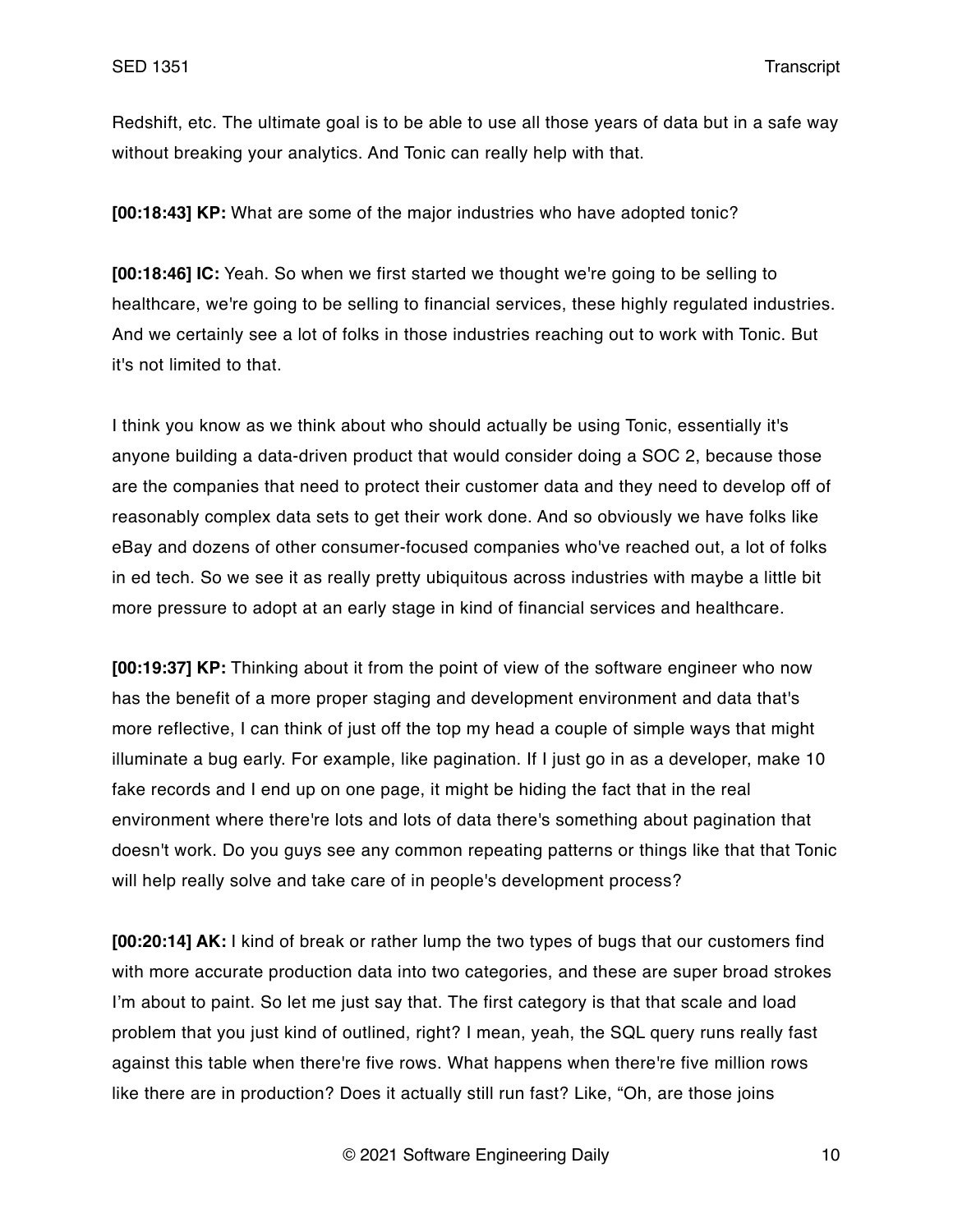working now?" Well, of course. There're only ten rows in each table. But when there're a million rows in each table and there's no index on this column, like, yeah, they're going to be a lot slower, right? So like there's the scale problems.

And then the other side of the coin is I guess what I'll call like relationship problems. Think of any like moderately complex application. There's typically like 50, 100 tables, maybe even more. The plethora of states that a user can find themselves in and how those states get expressed across all those 50, 100, or a thousand tables, or whatever they are, I mean, it really just like combinatorially explodes. And it's really just impossible to kind of represent all of that complexity when you're crafting your database by hand like our customers did before they found Tonic.

But with Tonic, yeah, you're not getting every possible state, but you're getting all the states that existed in production at least. So that's pretty good. And those are kind of how I view the types of bugs that our customers find with Tonic.

**[00:21:36] IC:** The other thing that comes up sometimes as folks are sort of getting acquainted with this approach to solving this problem, sometimes people say, "Well, why not just encrypt my data?" And I think you know this may be obvious to most of your audience, but one thing to obviously point out is encrypted data isn't particularly useful for, as you're saying, debugging UIs and things like that. So a lot of the common methodologies for securing data kind of fall apart when you're trying to use that data to test and develop software.

**[00:22:02] KP:** Makes sense. Let's get into data warehousing. When I think of an analytics professional, I guess I could build a case that they should be looking at real data, because we need true numbers for the business. Or if they're looking at very high level trends, those trends might be preserved and perhaps for security alone, maybe other reasons, it might make sense for BI teams and analytics people to be looking at fake data over real data. Where do you guys weigh in on that?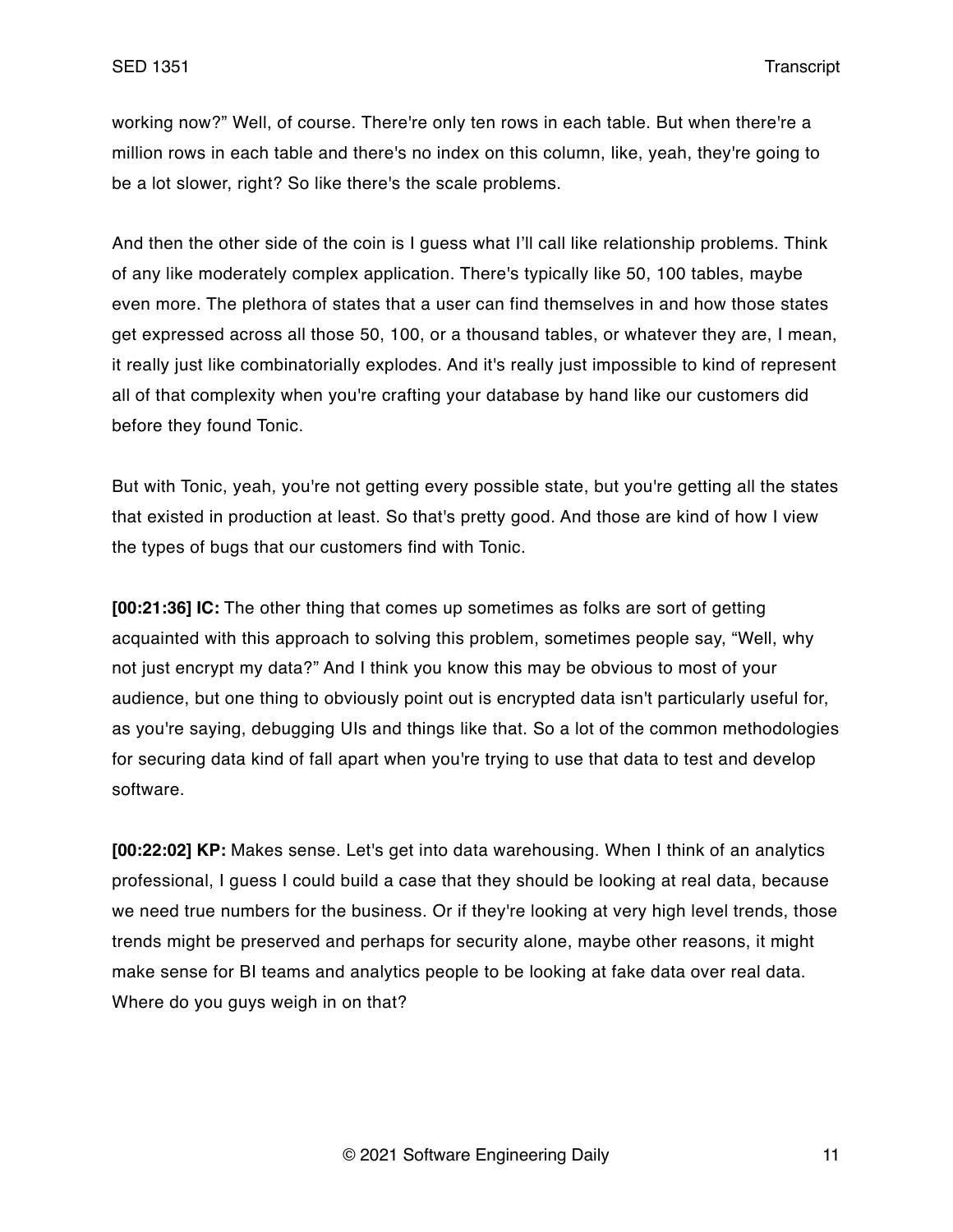**[00:22:30] AK:** so that's a really tough question to answer without getting into like the real specifics of what the data is, what questions are being asked. And then, also, kind of, I mean, who's asking those questions?

What I will say is that a tool like Tonic is basically a control knob. And you turn it counterclockwise and the data becomes more private, more secure. And you turn it the other way, clockwise, and it has higher utility. So really, it's like a balancing act, right? Like on the one hand you can make the data utility go up, but the privacy goes down. Or you make the privacy go up and the utility goes down, right?

So for analytics use cases, just like for application database de-identification, you have to decide where that knob' is going to be, right? What are your threat models? What is your tolerance for risk? What is the worst case if people see this data that shouldn't have seen it? And Tonic gives you all the control in the world to kind of make that decision.

With that being said, analytics is only useful if the queries you run, or rather the results you get from those queries are truthful. So when you use Tonic against, for example, like a data warehouse that's being used by data analysts or by BI tools or things like this, you do of course only want to apply transformations on the data that are going to preserve the queries that you care about. And Tonic ships out of the box with a variety of transformations that can help you preserve the analytical queries that are typically of interest to analytics teams.

And in fact, we have a blog post coming out pretty soon. So folks, go to our website, tonic.ai. Subscribe to our blog and you'll get notified when it's released. And we go into this exact topic in a lot more detail, especially in a lot more technical detail actually.

**[00:24:11] KP:** Good resource. So I think I have a clear vision for how I would use Tonic at the transactional level where I'm building my application. What's the story for Tonic as we go up that stack and look at data warehousing and things like Snowflake?

**[00:24:25] AK:** I mean, Snowflake, along with Redshift and BigQuery, are all data warehouses we support. Typically we find our customers using these databases for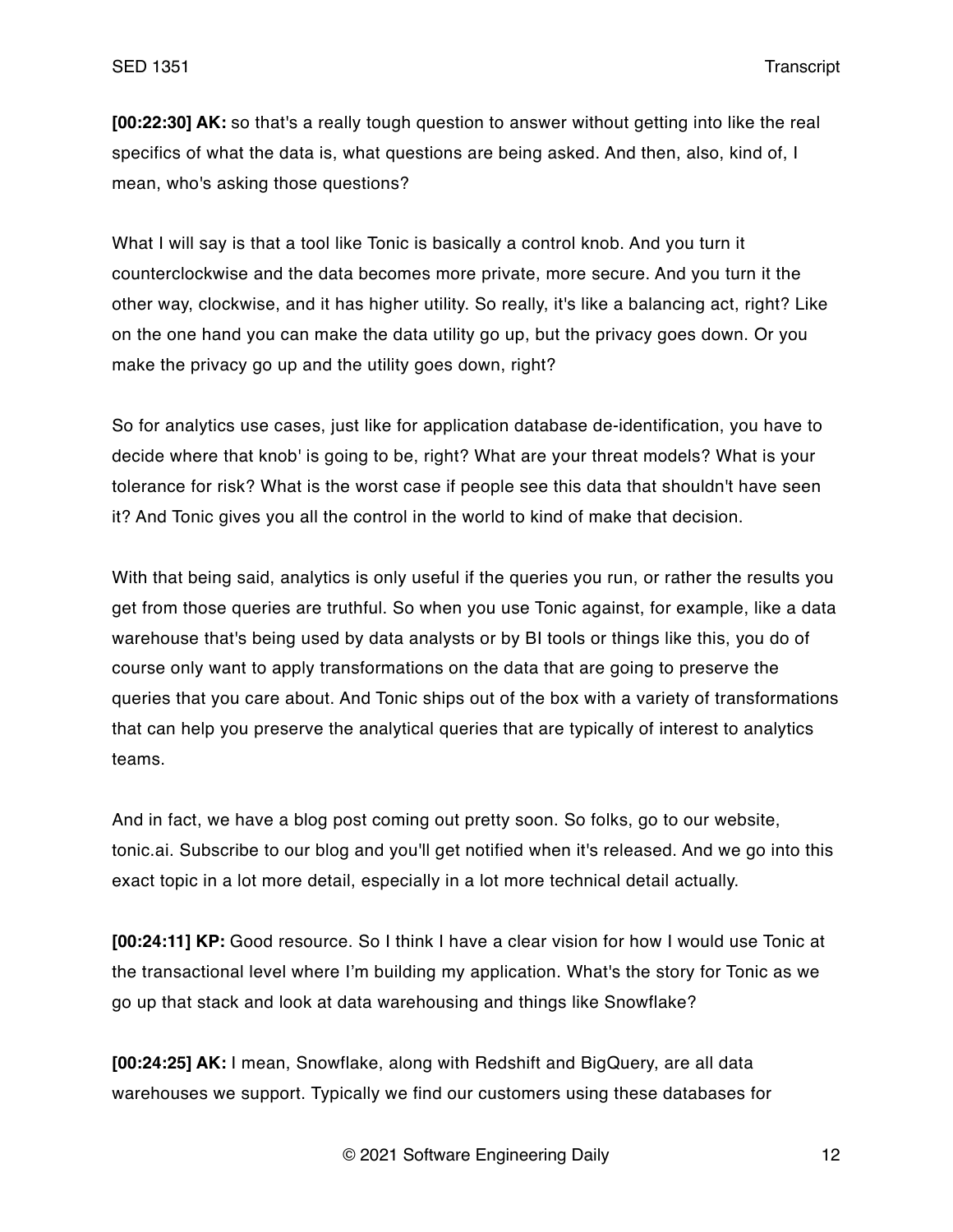analytics. Sometimes also the databases though are backing their application. And Tonic works the same as it does on any of the other databases that we support. And really like the different use cases that exist for Tonic, data analytics, application testing, machine learning model training, etc., it really just comes down. It's all the same experience for solving those problems. It all just comes down to the specific transformations that you're applying on your data.

**[00:25:00] IC:** Yeah. I mean, the other thing that we're seeing a lot of customers do in sort of the cloud data warehousing area is essentially setting up different environments for different teams and use cases. So imagine you have three environments. One is sort of for DB admins only. The next environment is for the data science team, who needs a little bit higher fidelity to be able to get their job. And then maybe the next environment is available to the entire company so that sales and marketing can do aggregate statistics and other things that they need to get their job done.

**[00:25:35] KP:** Faking user data, protecting PII is obviously a great use case for you guys. Is there anything else you find you're mocking for customers, reason to mock their inventory data or things like that as well?

**[00:25:48] AK:** I haven't seen inventory data come up at least in terms of if I have a database of just data inventory. I don't know if we have customers doing that exactly. One other interesting use case that I'm particularly fond of, and I know some of our customers are as well, is actually generating fake data for sales demos. So it would be pretty embarrassing if during a sales demo a customer were to see, for example, data pertaining to one of their competitors, for example, or something like that, right? Like that would kind of show a lack of respect from the person doing the demo.

So some of our customers will actually generate fake data that they can use for demos.

**[00:26:23] IC:** I will add that one of our customers that we have been partners with for a long time, Flexport, is in sort of shipping logistics. And I suspect they actually have a fair amount of inventory data and that they're using Tonic to allow developers to build on top of that. But yeah, I guess to Adam's point, I don't know exactly what that data is, which is sort of by design.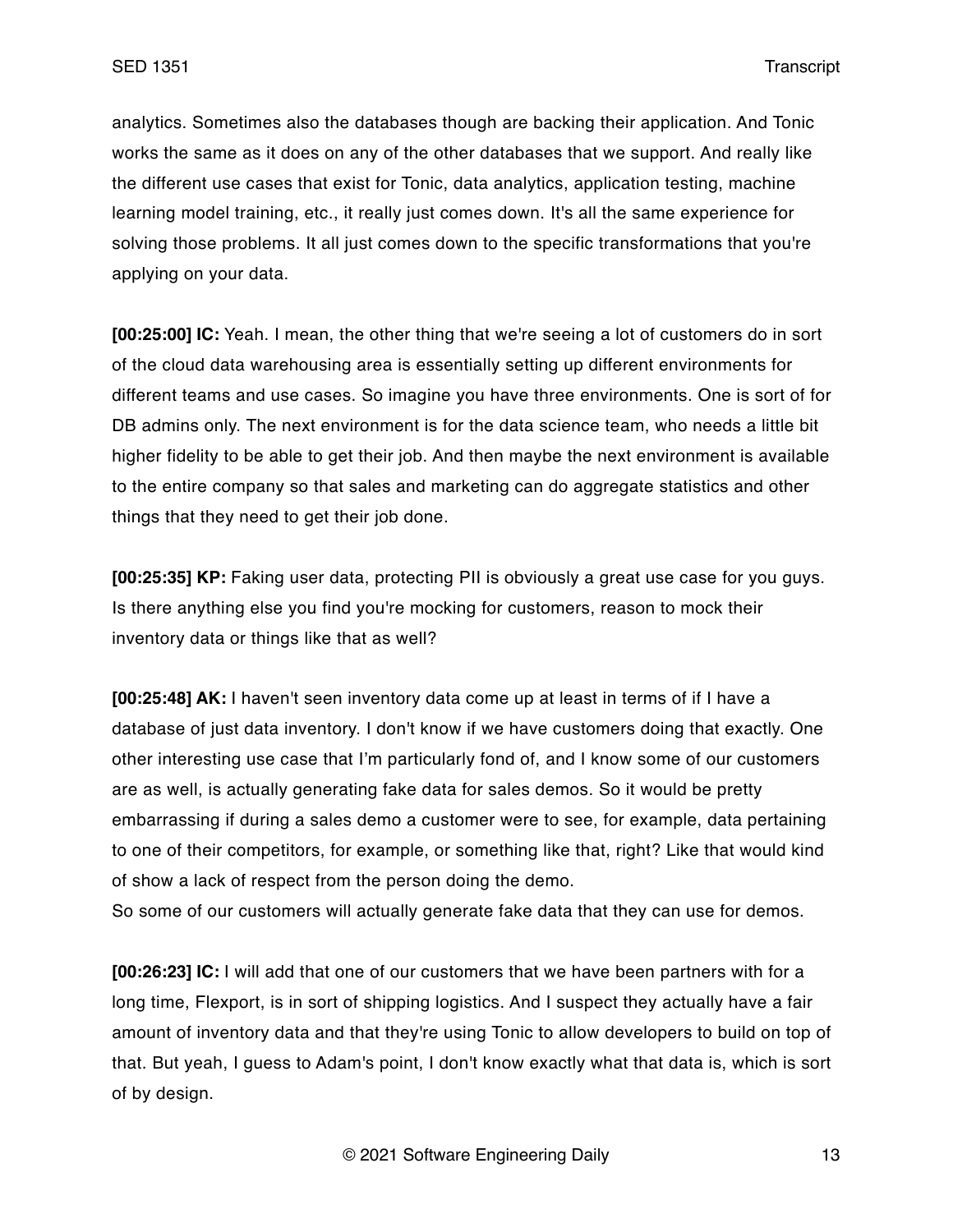**[00:26:45] AK:** That's a good point, Ian. And to Ian's point about it being by design, I mean, recall, Tonic is shipped on-prem. By design and very intentionally, we don't you know really have any insight into how the tool is being used unless we're having a conversation with our customer and they tell us. And this is very much to preserve our customers' privacy.

**[00:27:05] KP:** It seems like a standard rollout would involve making a duplication of the data set, one per each environment if I go in the multiple environment route we just described. Do you see anyone having to make careful tradeoff decisions about cost of storage versus the amount of volume that they're going to fake?

**[00:27:22] AK:** That certainly can be an issue, but it is often an issue whether or not you're using Tonic, right? Storage and the storage costs are something that most engineering teams have to take into account. I will say, and this is great, because I would love to call this feature out, we actually have a feature to deal with this exact situation. So imagine your production database has a terabyte, or five terabytes, or 10 terabytes of data in it, right? That is a tremendous amount of data. If you want to give each of your developers their own local version of the production database that's been de-identified, that's really not tenable at that data scale.

I mean, maybe you could do it. It would be extremely cost prohibitive, and it would just be a very like – That's a pretty heavy approach, right? A heavy-handed approach. But Tonic ships with a feature called sub-setting. Sub-setting takes a database and it generates a new database that is structurally schematically the same. It has the same foreign key constraints and references, but it's smaller, but it's smaller in a way such that like statistically it's going to be a very good representation of the original database. And like I said, all of the foreign keys remain intact. And it's really, really common for our customers to heavily subset their very large databases so that they can basically give every developer their own local copy of a Tonic database to develop and test against.

And in fact what we're starting to see is customers actually taking these databases that have been reduced in size, shoving them into Docker containers, and making it super easy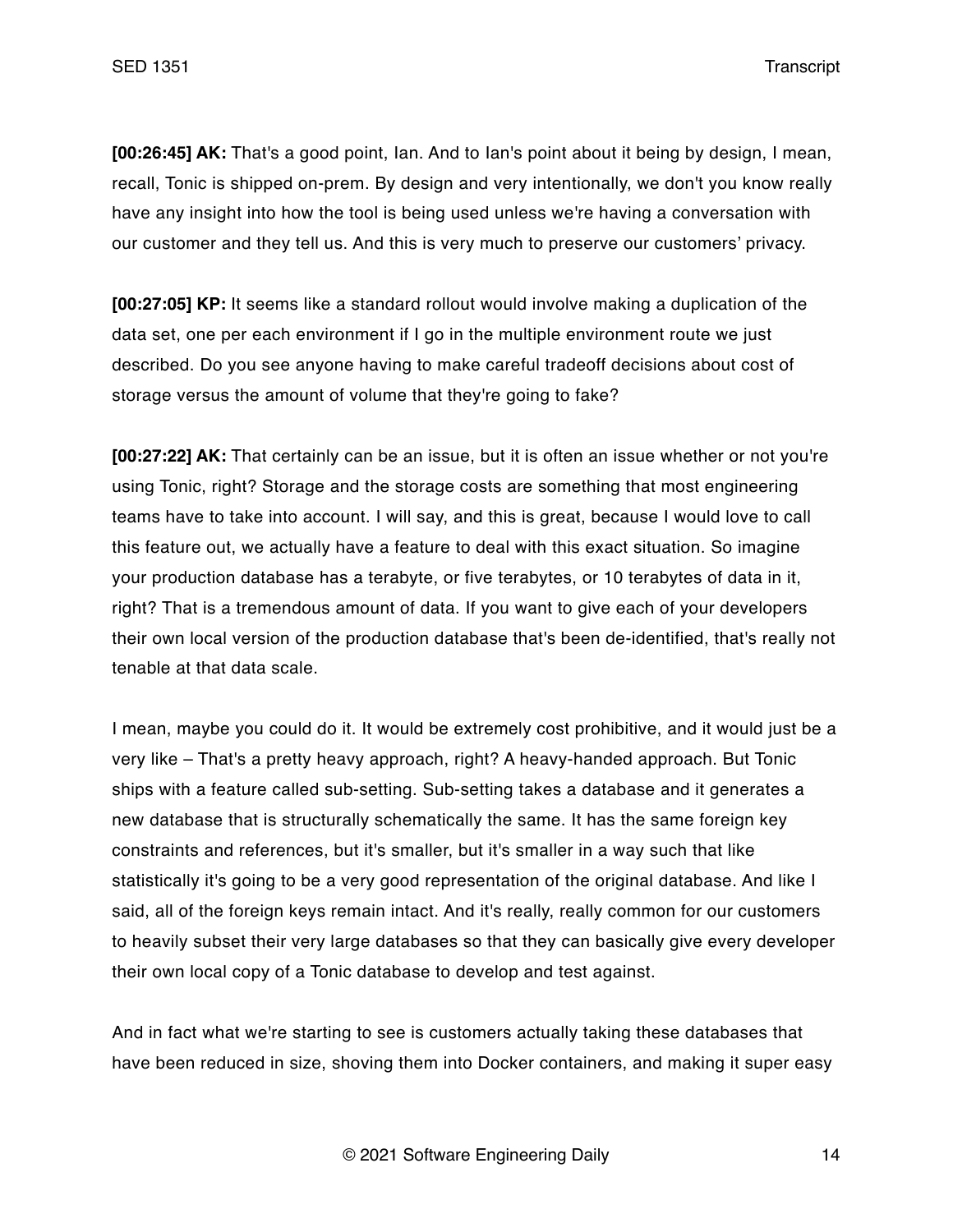for anyone in the organization to very quickly stand up a development database that's been de-identified so they can just develop or test against really any version of the product.

**[00:29:05] KP:** Very interesting. Is that a common thing you see most customers doing? Do you envision that being the standard use case? Or is that simply what works for most organizations?

**[00:29:15] AK:** Are you referring to the sub-setting or the Docker container approach?

**[00:29:18] KP:** The Docker container approach.

**[00:29:20] AK:** I would say that most of our customers that are using sub-setting are likely not doing that right now. I don't know what subset of our customers are doing it. It's certainly more than a handful. And it's actually something that I suspect will become like a more popular like pattern that you see in Tonic as we add additional like first-class support to that workflow into the product itself.

**[00:29:43] KP:** If I wanted to try and tackle this problem without you guys and I had let's say a MySQL base, I might think of doing something clever like going to my users table and sampling all the user IDs modulo 100 or something like this, so 1-100th the size. But as you point out, I'm going to lose, or I'm likely to lose a lot of foreign key relationships that way because the things that relate to that user may not also be aligned at conveniently that right place. For a developer that has those concerns, can you convince me that Tonic is going to take care of that for me?

**[00:30:15] AK:** Yes. Well, I mean the first thing I'll say is Tonic takes care of that for many, many customers every day and has been doing so for several years now. If you're interested in how sub-setting works, and it really is interesting, I'd encourage all of your listeners to go to our blog. And I think maybe, God, it's probably been two and a half years, maybe two years, but something like that, we actually wrote several blog articles that go into the technical details about how sub-setting works. But the long and short of it is that you pick a table or multiple tables that you want to specifically target.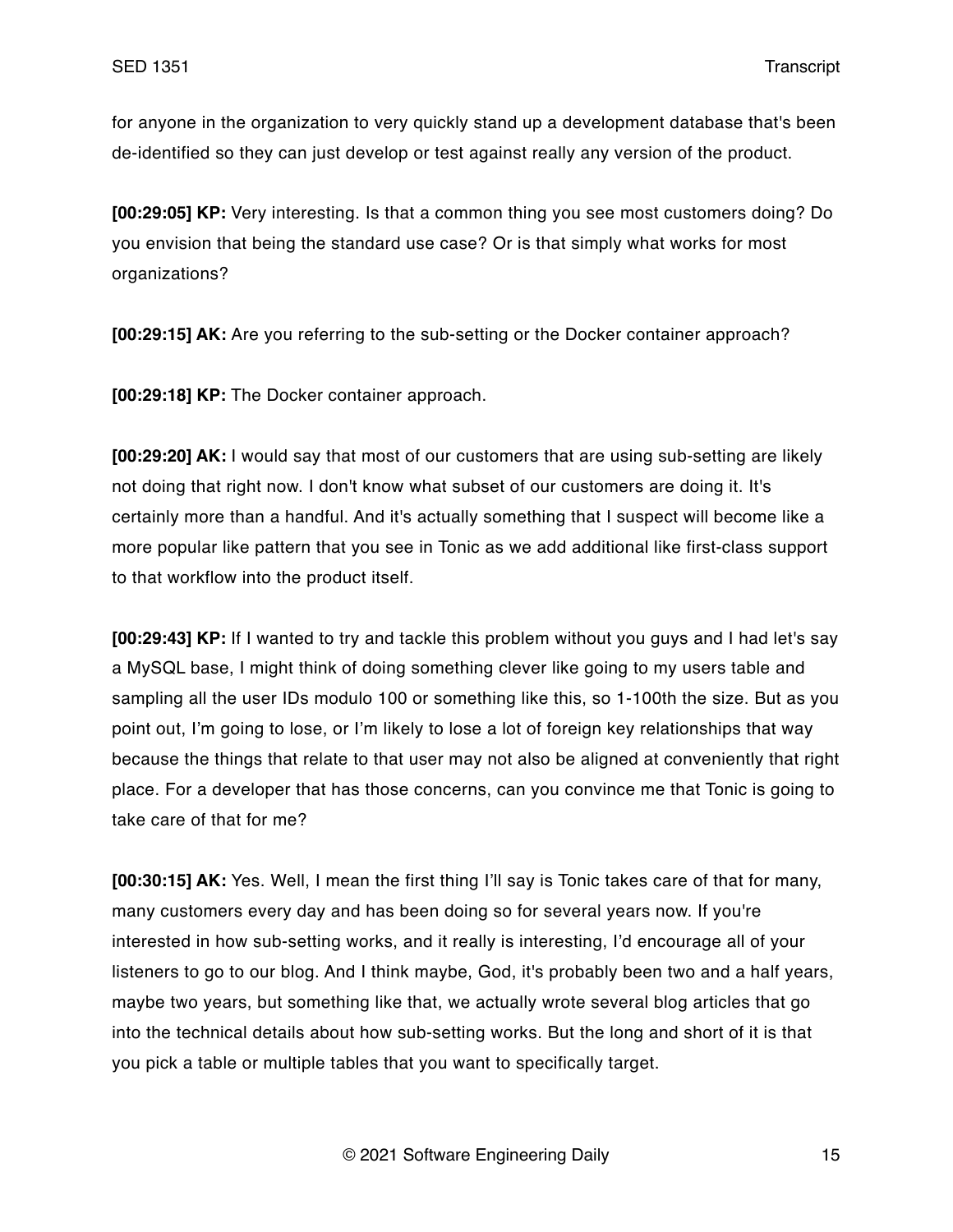For example, you said the users table. So you say, "Okay. Give me only the users in the city of Atlanta, or give me every user whose ID modulo 10 equals zero, or something like that, right? Like you somehow select the users you care about. And then Tonic is going to basically traverse the graph of all of the tables in your database. Think of the tables as the nodes and the foreign key constraints is the edges, and it's going to traverse that graph in a very special way so that it opportunistically only brings over rows and other tables that are required to maintain referential integrity. And it doesn't bring over essentially any superfluous rows, or at least by default it won't bring over any superfluous rows. You can actually configure it to bring over additional rows if needed.

**[00:31:27] KP:** What does growth look like for Tonic? Where do you want to expand in the future?

**[00:31:31] IC:** Obviously, we want to keep doing things that are most valuable to our customers. So we sort of see some customers already doing things with the product that we didn't tell them they could do, but they're kind of figuring out. So we're seeing customers get data into the cloud. And so obviously we're going to try to help them do that really in a first-class way. And there's sort of what we consider sort of these upstream and downstream use cases. So customers are finding sensitive data with Tonic. That's not something that we set out to do initially when we were building the product, but it's something that became necessary and that we're going to continue to support.

So we see folks potentially using tonic as a bit more of kind of like a data catalog and understanding the provenance of their data and really where all their sensitive data is across their whole ecosystem. The other thing that we kind of see kind of downstream as we get a lot of data to developers, we're seeing data go for sales demos. We're seeing data go to the cloud. We're seeing data could be used for data partnerships. We're also seeing data go to data science teams. So there's just so many different things that you can do once you have this technology implemented into your ecosystem and you start expanding upon some of the initial capabilities of Tonic.

**[00:32:42] KP:** Yeah. I'd love to explore the data scientist angle a little bit further. It has a strong appeal, because if I were in that role, I wouldn't want to be given a lot of PII data. It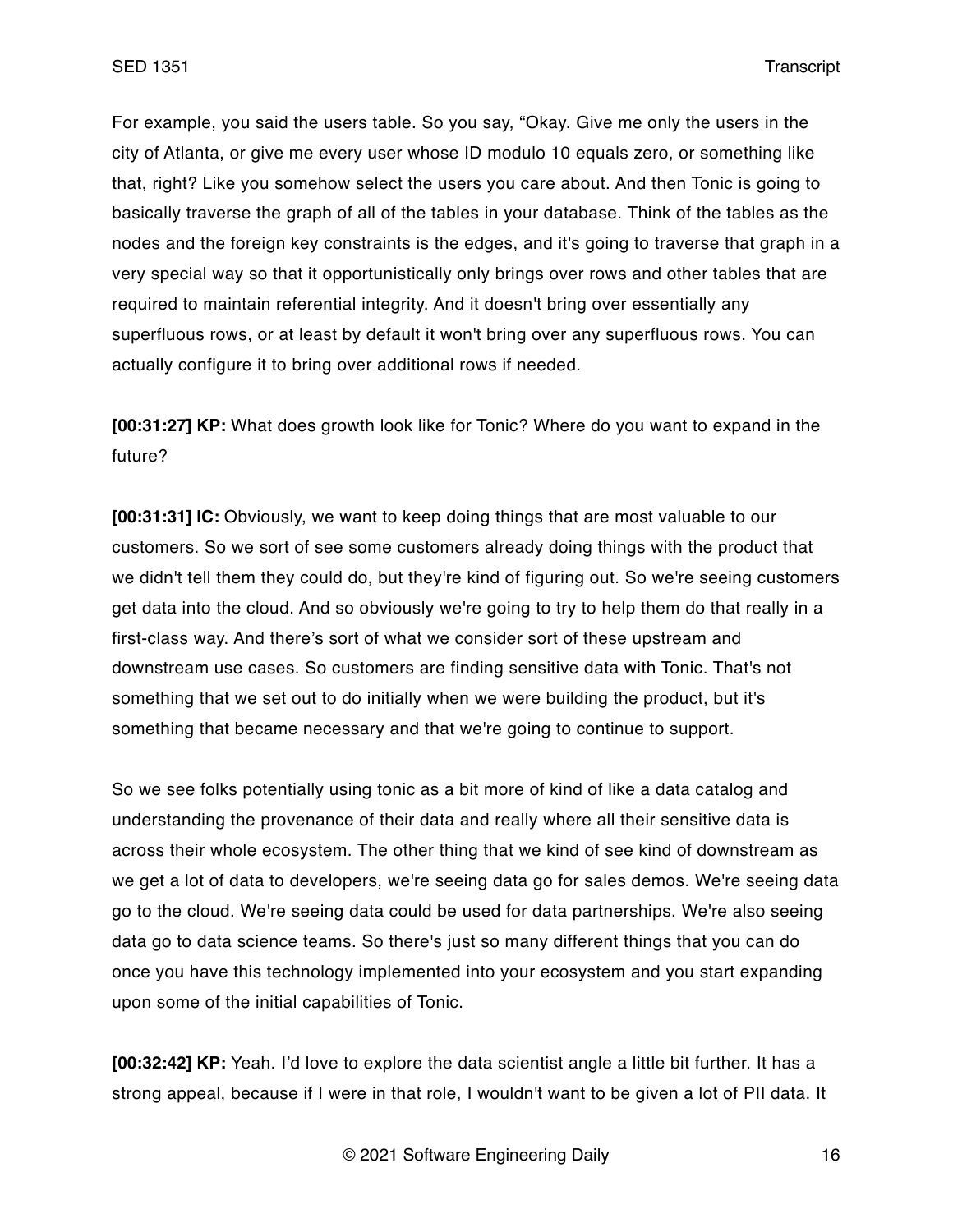doesn't seem to me that my model should learn anything about an individual. That would be some form of over-fitting. So it seems natural that that would go hand-in-hand. Do you think that this will become a data science first service at some point? Or is it a rising tide for all ships?

**[00:33:08] IC:** So I see it more as a rising tide for all ships certainly. Data science I think is likely to be a key customer for us down the road. And I agree, most folks feel more comfortable if they're able to be productive in an environment where they're not exposed to sensitive information. Obviously, the complication for data science is that the fidelity of data that they need, it tends to be a bit higher than what you need for software development. I mean, they actually need kind of anomalies that may not even be obvious to a user of the data, but something that a detailed modeling effort would pick up. And so the data that we produce has to be able to support that and support a variety of really specific inquiries.

So we certainly see that as an important challenge for us and something that we want to address, but we also want to make sure that what we're shipping satisfies the needs of all our customers. And I think we're kind of at the beginning of – And I think synthetic data overall is kind of at the beginning of sort of its ability to serve that audience in a way that's really satisfying.

**[00:34:10] KP:** Yeah. I feel like in a perfect world I could train my model on the fake data. I could submit that model to be run in production, and it's almost like a perfect holdout set. I can then verify my model does or does not hold up on the real data. Do you have any advice for setting up an operational procedure around that? Surely, there should be a process for the day that comes when for some reason the model in production isn't performing as well. How should teams integrate the product and set up a good process?

**[00:34:41] IC:** If you're looking to sort of validate models, there are a lot of different technologies you can use to try to do that. And you could certainly you know build your model on top of synthetic data and then run a varieties or tests in production to validate that it's giving you the results that you want. I mean, obviously, at some point you're going to probably expose someone on your team to sensitive information doing it that way, but it may be far fewer employees than if you didn't have a synthetic data environment at all.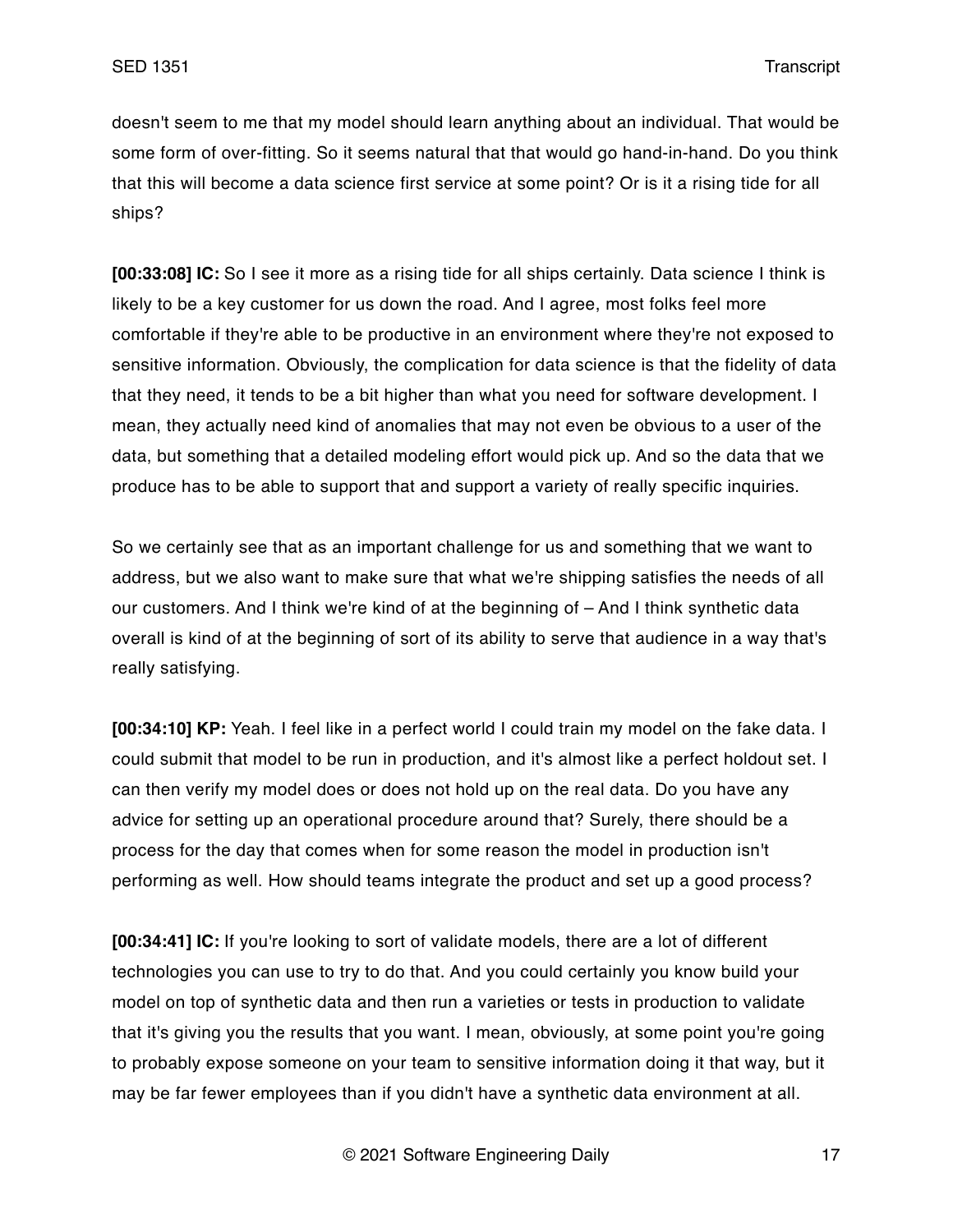Obviously, there're other approaches that probably beyond the scope of what we're talking about here, federated learning, things like that that come into play. But I would say the very basic idea would be build an environment where everyone can work and then have a more limited test environment if you really need to do some specific model validation where you can have the model that's been built on a synthetic data run on top of production. Effectively, it's sort of in and out of sample, right?

**[00:35:36] KP:** What about lag? Is there any time I have to wait if recency of getting the access to the latest fake data is important to me?

**[00:35:44] AK:** Performance is something that's really you important for our customers, and it's also important for the engineers at Tonic. In fact, since this is a Software Engineering Daily, I spent the last week working on some performance improvements in MySQL. So when it comes to customers that are sensitive about how long it takes to generate a new set or a new database containing fake data, there're a few options available to them to kind of increase or improve performance. But let me say first that the bottlenecks that we typically encounter when de-identifying data are rarely actually on the Tonic side, in the sense that it's not the computation happening within Tonic that's the bottleneck. It is typically the read I/O and the disk I/O coming out of the source database and into Tonic, and then in particular, the network I/O and the disk I/O on the output database. And almost always it's actually the bottleneck is really writing the data to the output database. So we typically think of it as a write-constrained process.

So things that we can do to speed that up are, for one, deploy on beefier hardware. Two, subset the data when appropriate. Three, run tonic in – This is going to kind of get into the weeds a little bit, but you can run Tonic in different modes, and we call them table modes because they can be applied per table. Some table modes are going to re-identify the entire table every time you run the job. Other modes are going to de-identify the table data once. And then the next time you run the job we're only going to de-identify whatever has been the delta since the last time you ran Tonic essentially. So the first time there's this big, big bang, you copy over a terabyte of data. The next time you run, it's really only going to copy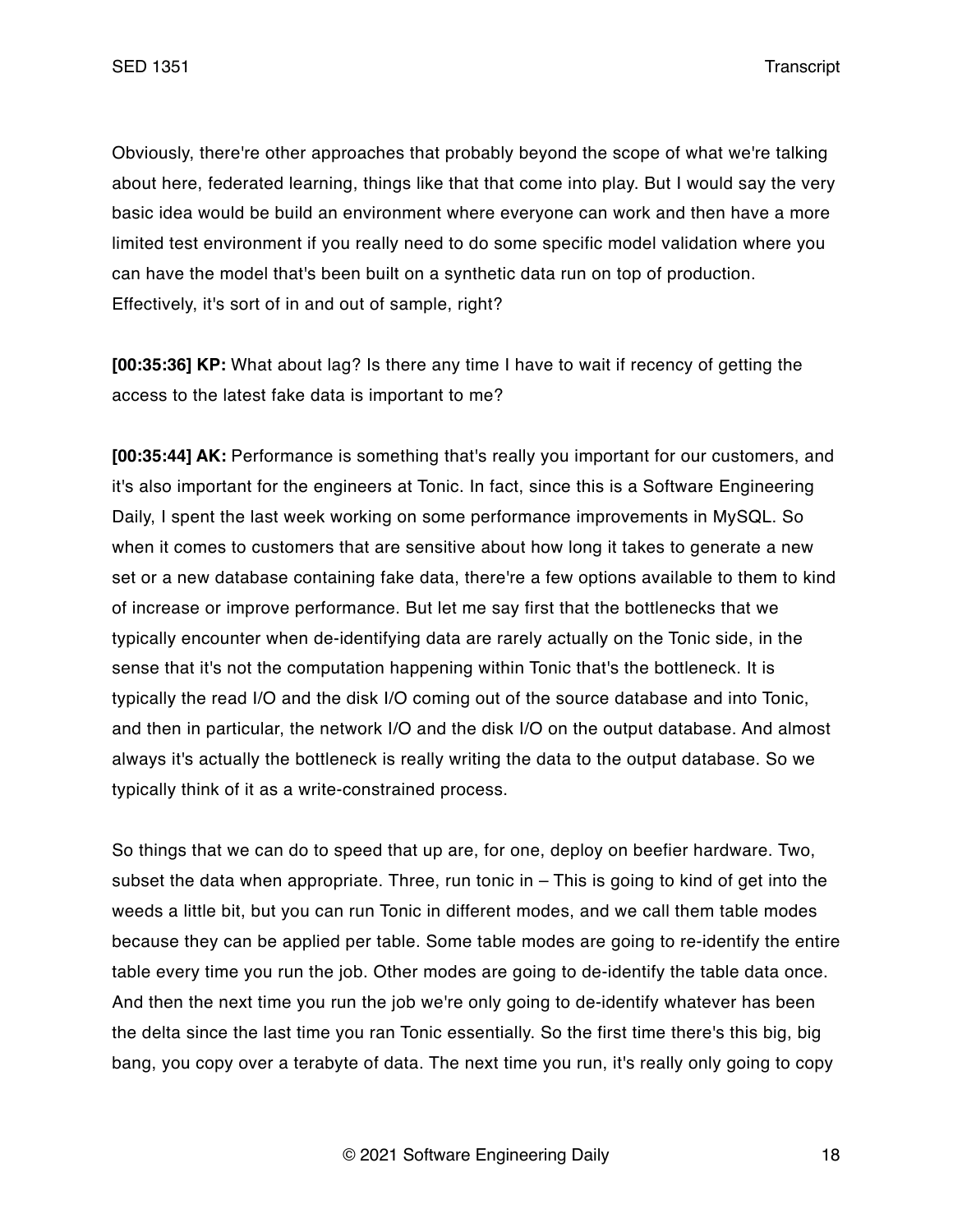over maybe 10, 20 gigabytes of data. So in that way you can really reduce subsequent job times.

**[00:37:29] KP:** What does it take to get started if a developer or a team wants to explore using Tonic in their project?

**[00:37:34] AK:** Well, they have two approaches. One, they can go to tonic.ai and they can book an appointment with one of our sales people. They'll go through a demo. They'll get to talk to someone on our engineering team where they can ask additional questions, and we can kind of ensure this is a good fit for them. And then they can get started with Tonic after beginning that conversation with one of our sales reps. The other option is to go, again, to tonic.ai and sign up for one of our new free accounts. They'll be given essentially unlimited access to Tonic for some set period of time and they can use that with any of our sample databases that they'll have access to. Or they can connect it to their own databases. It's really their choice.

**[00:38:12] KP:** Very neat. And what's adoption been like? Are you finding any particular trends or different sectors discovering the tool?

**[00:38:19] IC:** Yeah. Like I said, it's always been kind of surprising and kind of in a good way the number of folks that are interested in what we're doing. Like I said, when we first launched, we really thought this was a healthcare and financial services thing. And pretty soon we had ed tech customers. We had customers in all these different areas. Like I said, Flexport is one of our early customer partners. They're in shipping logistics. So we've just kind of seen, like I said, like anyone building a data-driven product, this is just a problem that you have to confront at some point in your organization. And I think depending on your industry, you're going to confront that at different points. Like if you're a healthcare company, you might be confronting that when you're 10 people. If you're just kind of an average b2b company, maybe you're confronting that when you're 200 people. Maybe you hire a CSO or go through a SOC 3 or sign a big enterprise contract with a data covenant in it and you have to start being a little bit more serious about your data practices. So we really see this as just very widespread. And we've always been kind of flattered and excited about the interest from a variety of different sectors.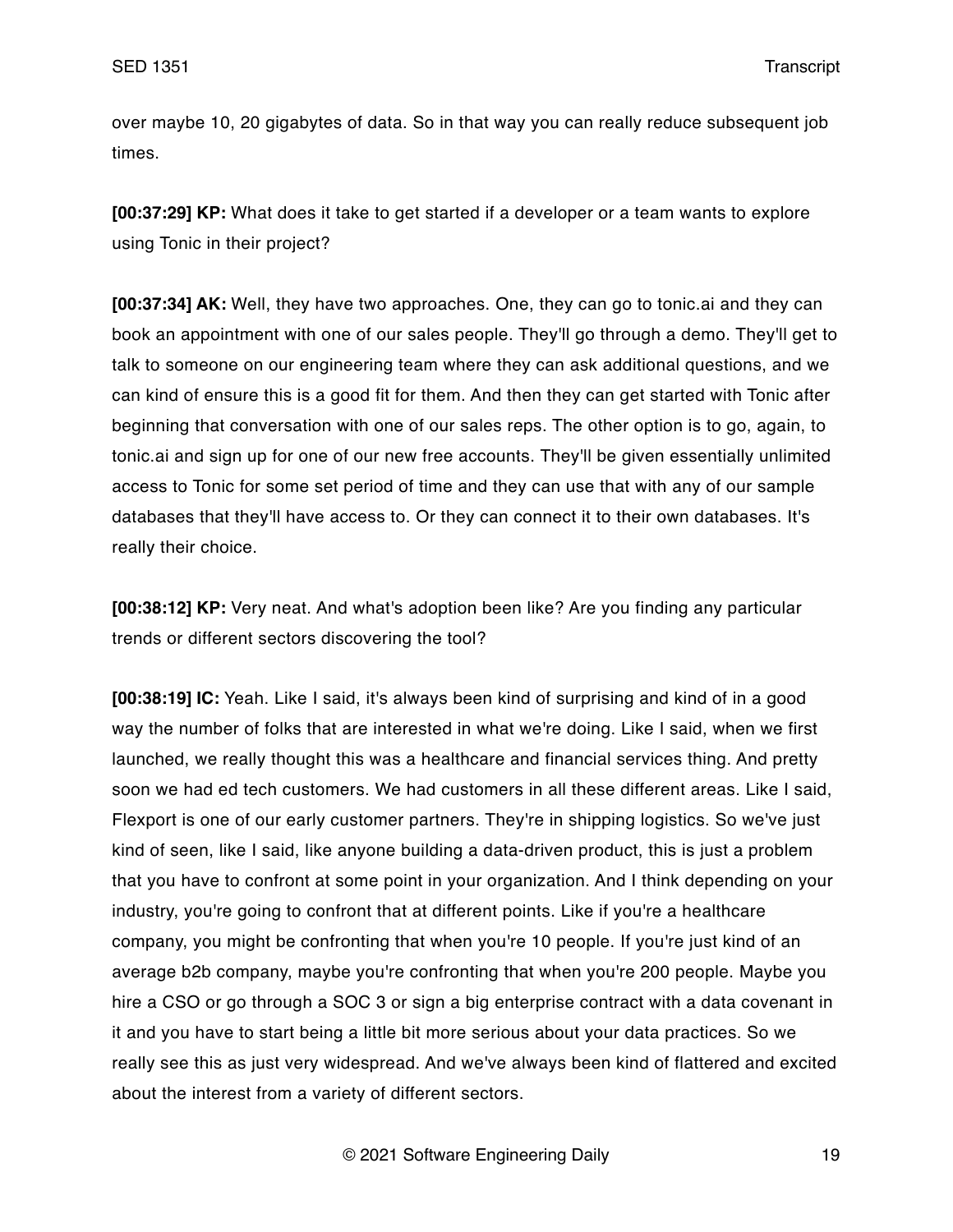**[00:39:22] KP:** Well, congratulations on the recent race. I'm eager to hear about how you intend to make use of that.

**[00:39:28] IC:** Thank you. Thank you. We're super excited. We're really happy to bring insight partners on to help us build the company. And we're obviously entering kind of a new phase. I think what the VCs call it now is scale up, which I think is the next phase of startup. And it really does feel that way for us in terms of sort of what we're focusing on now. It's much more about how do we do things as fast as possible for all our customers. There're just many fewer existential questions and just a lot more questions around how do we go faster. And to that end, I think what are we going to use the money for? It's going to be hiring really talented folks. So if you're interested in any of the problems that we're solving, we'd love to talk to you. We're hiring aggressively across multiple functional areas, certainly in engineering and data science. We're hiring in sales, marketing, you name it. So we'd love to connect.

**[00:40:19] KP:** Where's the best place for people to see about open positions?

**[00:40:23] IC:** Yeah. You can just go to our website. And I think right under the about section there should be a listing of quite a few jobs.

**[00:40:31] KP:** And before we go, remind listeners, what's the getting started story if they want to try out the product?

**[00:40:37] IC:** So if you want to try out the product, there's a link I think right directly on the home page. So go to tonic.ai, click free trial, and you can create an account and get started. There're tutorial videos. There're a bunch of other things that will help you kind of get acquainted to the platform. And don't be shy. We are happy to chat with you. A lot of our customer success folks spend a lot of time with customers doing a free trial. And it's not a high pressure sales thing. It's really just, "Hey, let's help you make sure that you learn what this product can do for you."